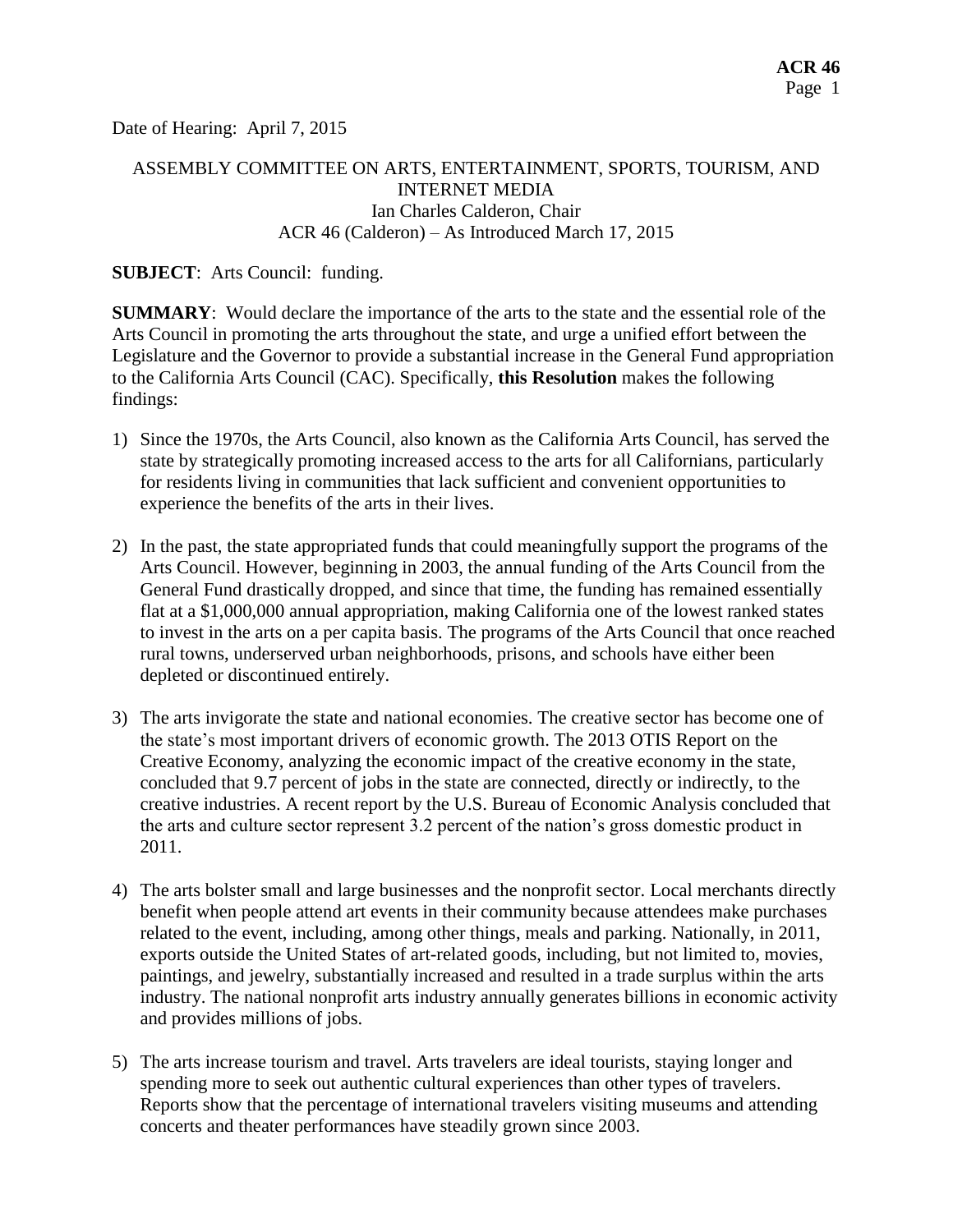- 6) The arts spark creativity and innovation in the workforce. Creativity is recognized as one of the top five applied employee skills sought by business leaders. Nobel laureates in the sciences are 17 times more likely to be actively engaged in the arts than other scientists.
- 7) The arts enhance our society. A recent study demonstrated that a high concentration of the arts in a city leads to higher civic engagement, more social cohesion, higher child welfare, and lower poverty rates. A vibrant arts community ensures that young people are not left to experience their society through a pop culture and tabloid marketplace.
- 8) The arts improve healthcare. Nearly one-half of the nation's healthcare institutions provide arts programming for patients, families, and staff on the basis that art programs promote healing in patients, resulting in shorter hospital stays, better pain management, and less medication.
- 9) The arts are fundamental to our human experience. The arts inspire us to see our human potential by fostering creativity, goodness, and beauty. The arts help us express our values, build bridges between cultures, and bring people together, regardless of perceived differences in ethnicity, religion, or age. As a well-known idiom reminds us, "[w]hen times are tough, art is salve for the ache."
- 10) The arts improve academic performance. Students with an education rich in the arts have higher grades and standardized test scores and lower rates of dropping out of school. Students with four years of arts or music in high school average 100 more points on their SAT scores than students with just one-half of a year of arts or music. While art education is mandated by state law, California is failing to provide a sufficient arts education. For the past 30 years arts education in schools has been disappearing at an alarming rate. Between 1999 and 2004, student enrollment in music education declined by almost half. The state's recent fiscal crisis has resulted in still more dramatic cuts to visual and performing arts education programs for students throughout the state.
- 11) The Governor's currently proposed funding for the Arts Council in the 2015–16 Budget Act is a total of \$5,000,000, a combination of \$1,000,000 from the General Fund, \$1,000,000 matching federal funds, and the remainder consisting of revenues from a specialty license plate supporting the arts.
- 12) By increasing the state's investment in the arts through funding the programs of the Arts Council in the 2015–16 Budget Act, the Legislature and the Governor would strengthen the ability of the Arts Council to invigorate the state and national economies, including businesses of all sizes and the nonprofit sector, foster creativity in the lives of people in their workplace and communities, secure a more solid cultural and educational experience for our children, and cultivate healthy human lives, both physically and emotionally.

# **FISCAL EFFECT**: Unknown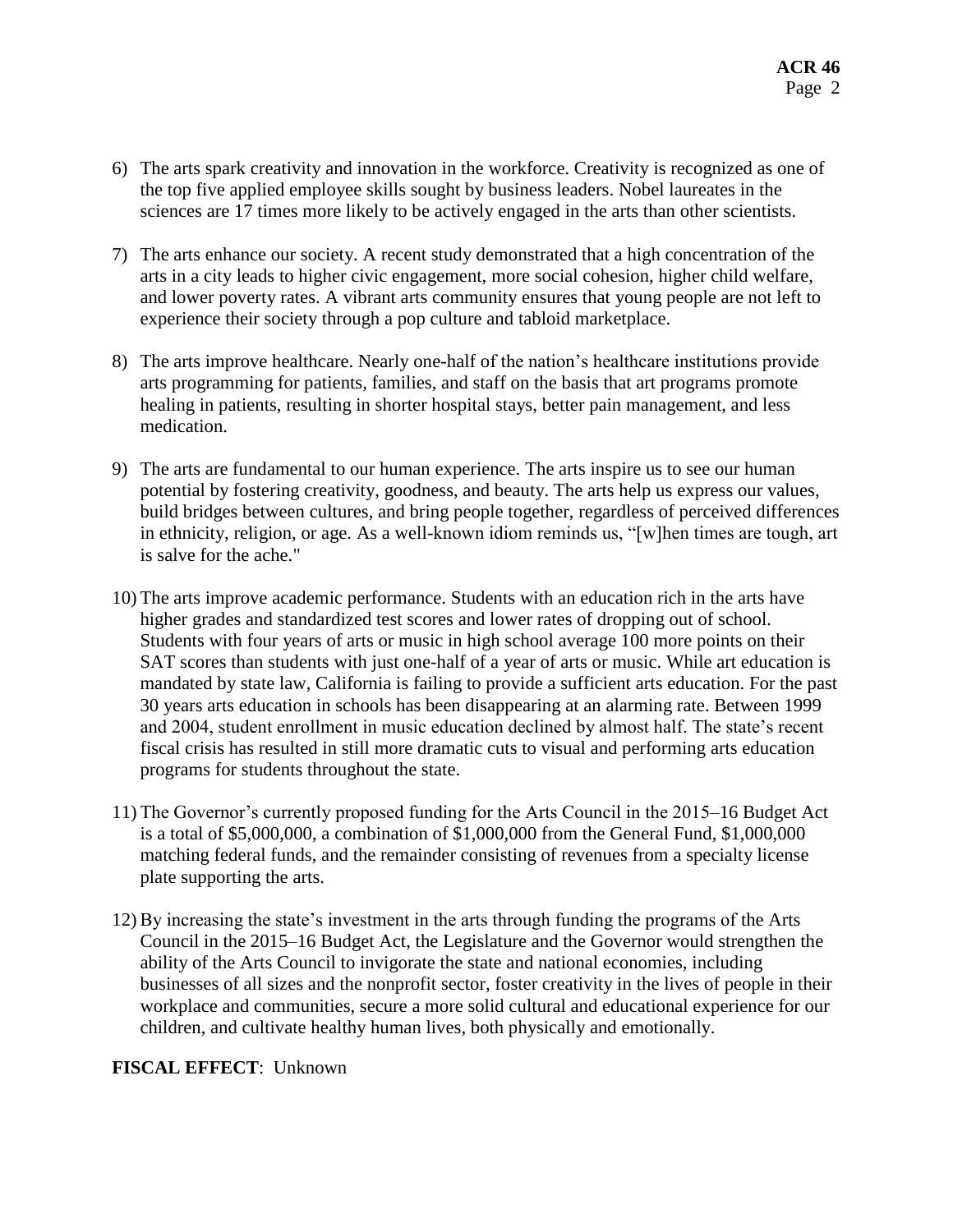### **COMMENTS**:

#### 1) *Author's statement and support.*

According to the lead author Assemblymember Calderon, "ACR 46 encourages continuing the forward trend of increased funding for the arts as an investment in a proven and powerful catalyst for spurring local economies and for preparing California's workforce to prosper in the global creative economy." He adds, "California's cultural enterprises provide more than 1.4 million jobs for Californians or 7.8% of total employment; in addition California's nonprofit arts specifically contribute more than \$13 billion to the state's economy. The arts are a key partner to the creative industries, encourage creativity, help prepare students and workers to compete in the 21st Century global economy, attract creative workers and industries of all kinds, stimulate the economy, engage residents, provide a sense of community, celebrating diversity and building bridges, understanding, and draw tourists and visitors.

"Despite their strong contribution to the state, with the single exception of 2014, California has ranked last among all the states in per capita investment in the arts - allocating just \$1 million from the general fund annually - since 2003. This adds up to a mere three cents per person annually. Last year was a bright spot and we hoped the beginning of moving back toward our rightful place as the leader among states in support for the arts, when the Assembly approved \$10 million dollars in our budget proposal, and the Governor signed the Conference Committee compromise amount of \$6 million into the budget. This forward progress must be maintained; the Governor's proposal to revert back to \$1 million for the CAC is simply not acceptable."

Assemblymember Nazarian, Joint Author and strong supporter of CAC, adds, "I am confident that if arts advocates in and out of the Legislature keep pressing for higher funding during this year's budget proceedings, the result ultimately should be a spending plan that builds on the 2014 increase." He concludes by saying, "This is something we need to speak up on until it gets to the point that governors automatically include the previous year's arts appropriation as a starting point for the next round of budgeting."

Arts Orange County writes the committee to say, "Arts Orange County wishes to express its strong support a significant increase in general fund appropriations for the California Arts Council. Orange County-and indeed much of our state-depends upon creativity range from The Boeing Company to Disneyland, from Blizzard Entertainment to Hurley, from Red Digital Cameras to medical device companies like Allergan. Having a healthy ecology provides the right kind of environment for these companies to thrive and to contribute to California's contributing role as the world's incubator of great ideas."

#### 2) *Background: funding for the arts.*

The CAC was created in 1975 under then Governor Jerry Brown to increase access to the arts for all Californians. The CAC budget had grown from its first full year of funding in fiscal year 1976-77 at \$1,917,000 to \$32,224,000 in fiscal year 2001-02, when 1,590 grants were awarded to non-profit arts organizations. In 2003, appropriations to the CAC were cut by 97%, and GF appropriation from the Legislature has remained essentially flat at \$1,000,000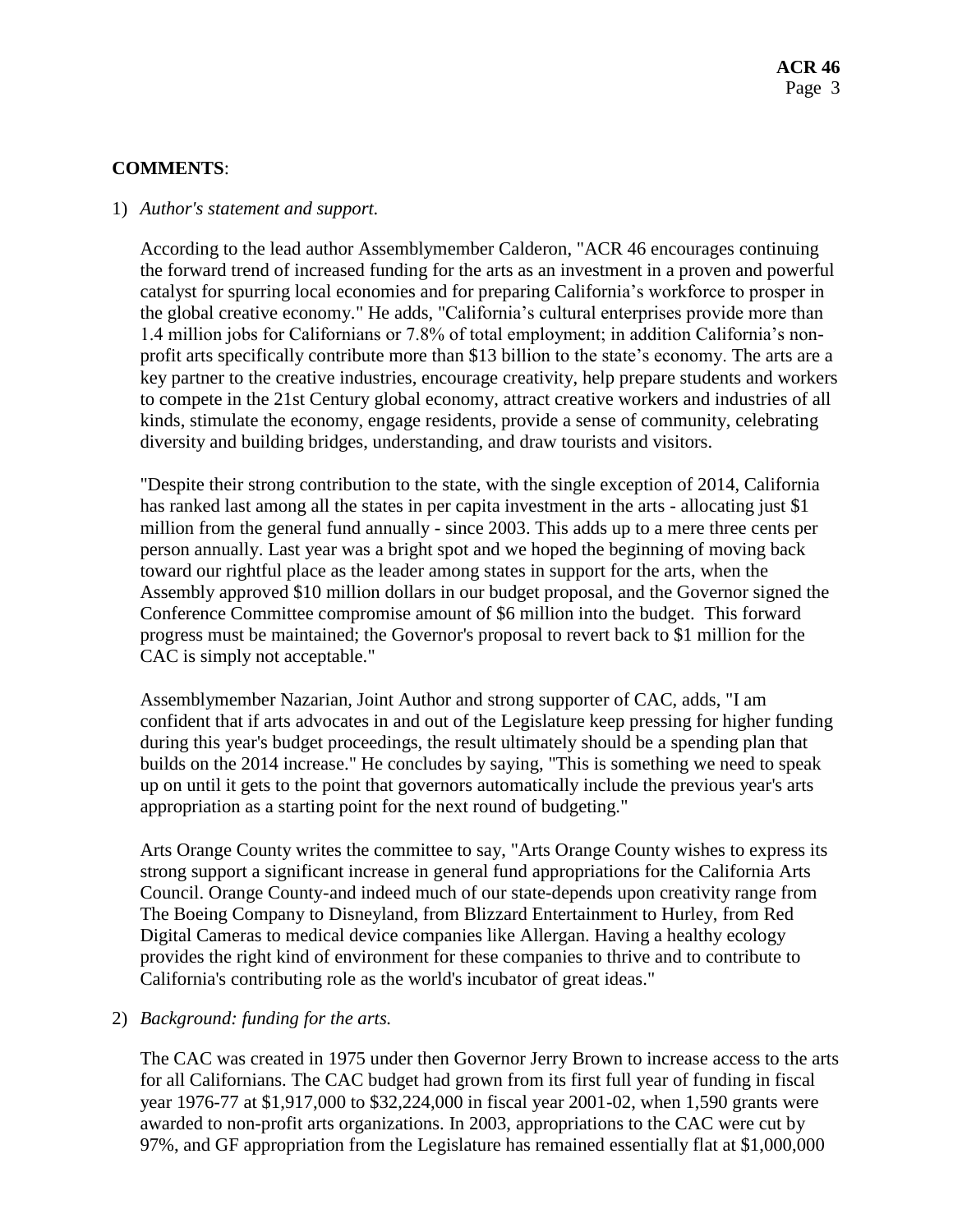over the past decade. Since 2003, with the exception of last year, California has ranked last or next to last among the states in terms of per capita investment in the arts. However, the last two budget cycles have seen an uptick in spending:

Funding levels for CAC in the fiscal year **2012-13** were just over \$5,000,000 broken down by source as follows:

| <b>Total</b>                          | \$5,309,540 |
|---------------------------------------|-------------|
| Tax Check off                         | \$324,933   |
| <b>Special Deposit: Donations</b>     | \$70,000    |
| National Endowment for the Arts (NEA) | \$1,085,687 |
| Graphic Design License Plate Account  | \$2,782,555 |
| General Fund                          | \$1,019,865 |

Funding levels for CAC in the fiscal year **2013-14** were almost \$8,000,000 broken down by source as follows:

| <b>Total</b>                                           | \$7,958,000 |
|--------------------------------------------------------|-------------|
| Reimbursements (\$2 million from Assembly) \$3,026,000 |             |
| National Endowment for the Arts (NEA)                  | \$1,035,000 |
| Graphic Design License Plate Account                   | \$2,815,000 |
| General Fund                                           | \$1,082,000 |

Current funding levels for CAC in the fiscal year **2014-15** were just over \$10,000,000 broken down by source as follows:

| <b>Total</b>                          | \$12,068,000 |
|---------------------------------------|--------------|
| Tax Check off                         | \$250,000    |
| Reimbursements                        | \$1,697,000  |
| National Endowment for the Arts (NEA) | \$1,095,000  |
| Graphic Design License Plate Account  | \$2,889,000  |
| General Fund                          | \$6,137,000  |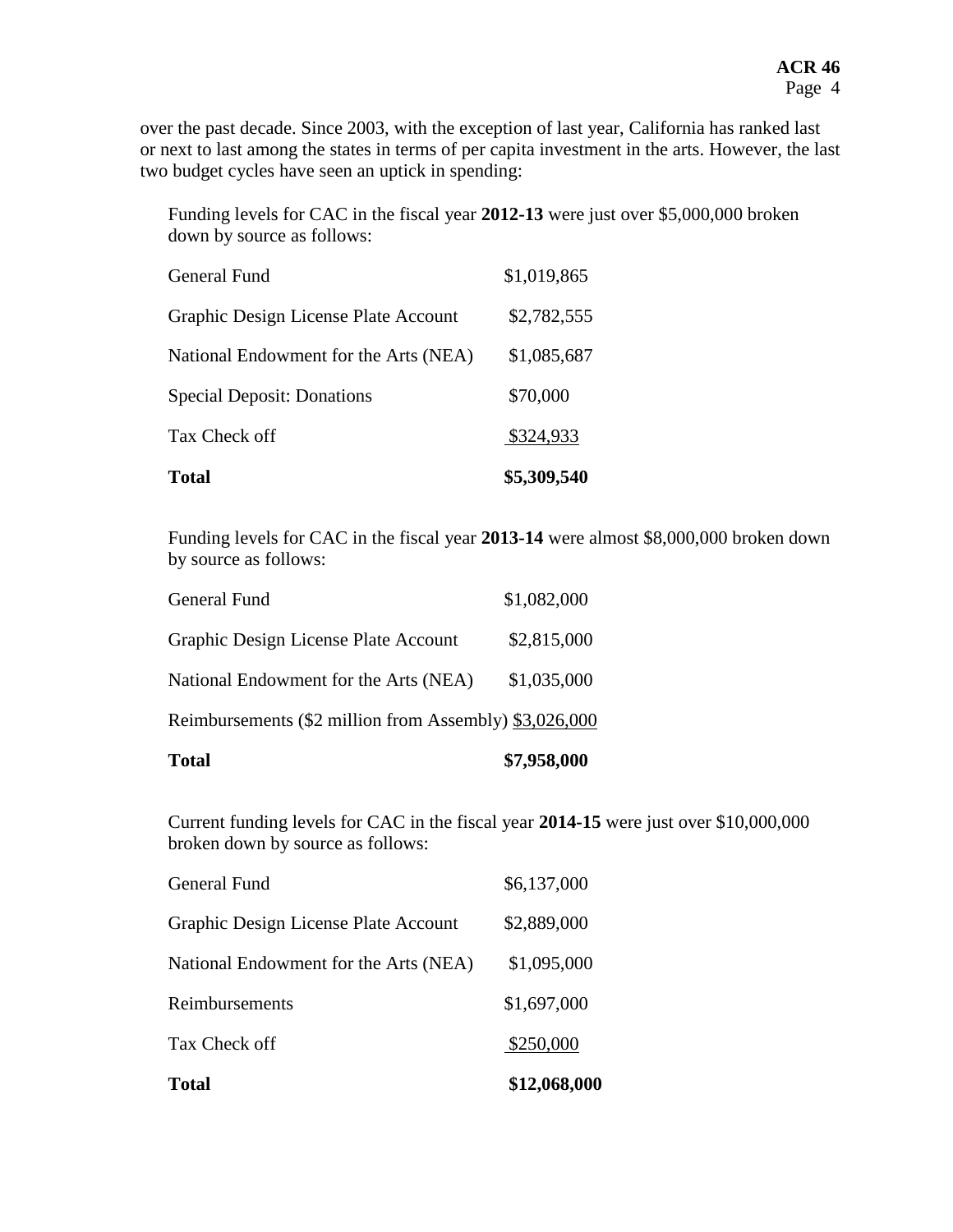### 3) *Spending the additional money.*

Recent funding discussions for the CAC have ranged in amounts from the current base of \$1million general fund contained in the Governor's proposed budget, to \$75million contained in AB 580 (Nazarian), Legis. of 2014, discussed below. One of the major concerns is whether the agency would have sufficient staff and programmatic capacity to effectively spend any substantial new influx of funding. When this question was posed to the CAC by committee staff they responded in the affirmative, and offered as proof their use of the addition \$5 million dollars allocated last year:

According to the CAC, **"**On June 20, 2014, the Governor signed a state budget that includes a one-time \$5 million increase in General Fund support for the California Arts Council. This is the first time in over ten years the arts have seen an increase of General Fund monies, after the support for the Council was cut by 94 percent in 2003. The \$5 million investment from last year's budget will build on programs from 2013-14 and add new ones. The following is a list of the programs that will be funded with the investment from last year:

- a) **Creative California Communities**, transforming communities through the arts and economic development (\$1,467,000);
- b) **Local Impact,** revitalizing California's underserved and rural communities through the arts (\$1,345,000);
- c) **State-Local Partnership**, fostering arts and cultural development through local leadership (\$400,000);
- d) **Statewide Networks**, supporting multicultural, and discipline-based arts networks  $($375,000);$
- e) **Poetry Out Loud**, helping students master public speaking skills and build selfconfidence (\$50,000);
- f) **JUMPstArts,** supporting arts education programs for youth in juvenile justice system (\$200,000);
- g) **Arts on the Air**, supporting original public media content about the arts in California (\$150,000);
- h) **Veterans Initiative**, opportunities to enrich the lives of veterans through arts programming that is sensitive and responsive to their unique experiences (\$150,000);
- i) **Professional Development and Consulting**, provides opportunities for arts organizations to grow and thrive through professional development and practical services (\$100,000);
- j) **Creativity at the Core**, placing arts at the forefront of Common Core State Standards implementation (\$150,000);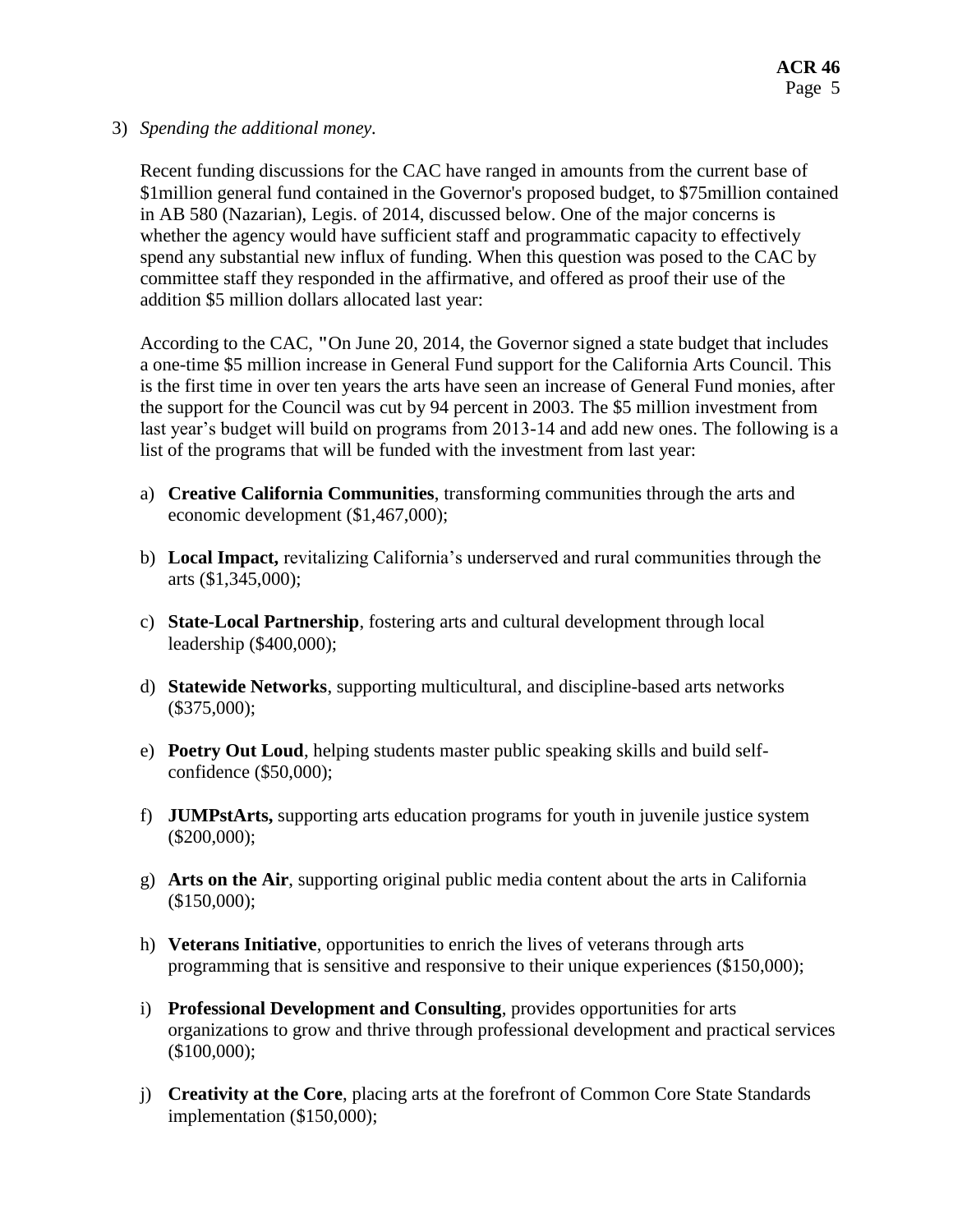- k) **Turnaround Schools**, utilizing arts education strategies to significantly improve CA's lowest performing schools (\$300,000);
- l) **Student Voices**, digital media training and empowerment for students (\$48,000);
- m) **Statewide Creative Economy Report**, the Otis Report illustrates the impact and influence of the creative sector on the state's economy (\$60,000);
- n) **Statewide Creative Economy Convening**, engagement and action around creative economy issues (\$50,000);
- o) **China Cultural Exchange Convening**, a statewide conference devoted to state cultural exchange with China (\$50,000);
- p) **City of San Jose: Building Public Will Initiative**, pilot research project (\$5,000), and;
- q) **OE&E: Panel Costs**, personnel/consulting services, travel (\$100,000).
- 4) *Prior and Related Legislation.*
	- a) AB 1662 (Calderon), of 2013-14 would have created an annual continuous appropriation from the General Fund (GF) to the California Arts Council (CAC) in an unspecified amount, and made various legislative findings and declarations. AB 1662 was heard and passed out of this committee but was held in the Assembly Committee on Appropriations on Suspense.
	- b) AB 580 (Nazarian), of 2013-14, substantially similar to AB 1662, but contained an appropriation of \$75 million dollars for CAC. AB 580 was heard and passed out of this committee but was held in the Assembly Committee on Appropriations on Suspense.
	- c) SB 1432 (Lieu), of 2013-14, also substantially similar to AB 1662, but with a \$25 million dollar continuous appropriation for CAC. SB 1432 held in Senate Appropriations.
	- d) SB 571 (Price), Chapter 430, Statues of 2013, allowed taxpayers to once again make voluntary contributions to the California Arts Council Fund on their state personal income tax returns.
	- e) SB 1076 (Price), Chapter 319, Statutes of 2010, allowed taxpayers to make voluntary contributions to the California Arts Council Fund on their state personal income tax returns. This act sunset due to failure of the CAC to reach the statutory threshold of \$250,000 in tax donations.
	- f) AB 700 (Krekorian), of 2009-10, would have established the Creative Industries and Community Economic Revitalization Fund in the State Treasury, and required that 20% of all revenues derived from the payment of sales and use taxes that are remitted to the State Board of Equalization by the taxpayers engaged in specified lines of business, as provided, be deposited in the fund. The CAC would be authorized to expend the moneys in the fund, upon appropriation by the Legislature, to issue grants pursuant to the act, as specified. AB 700 was held in the Assembly Committee on Appropriations on Suspense.